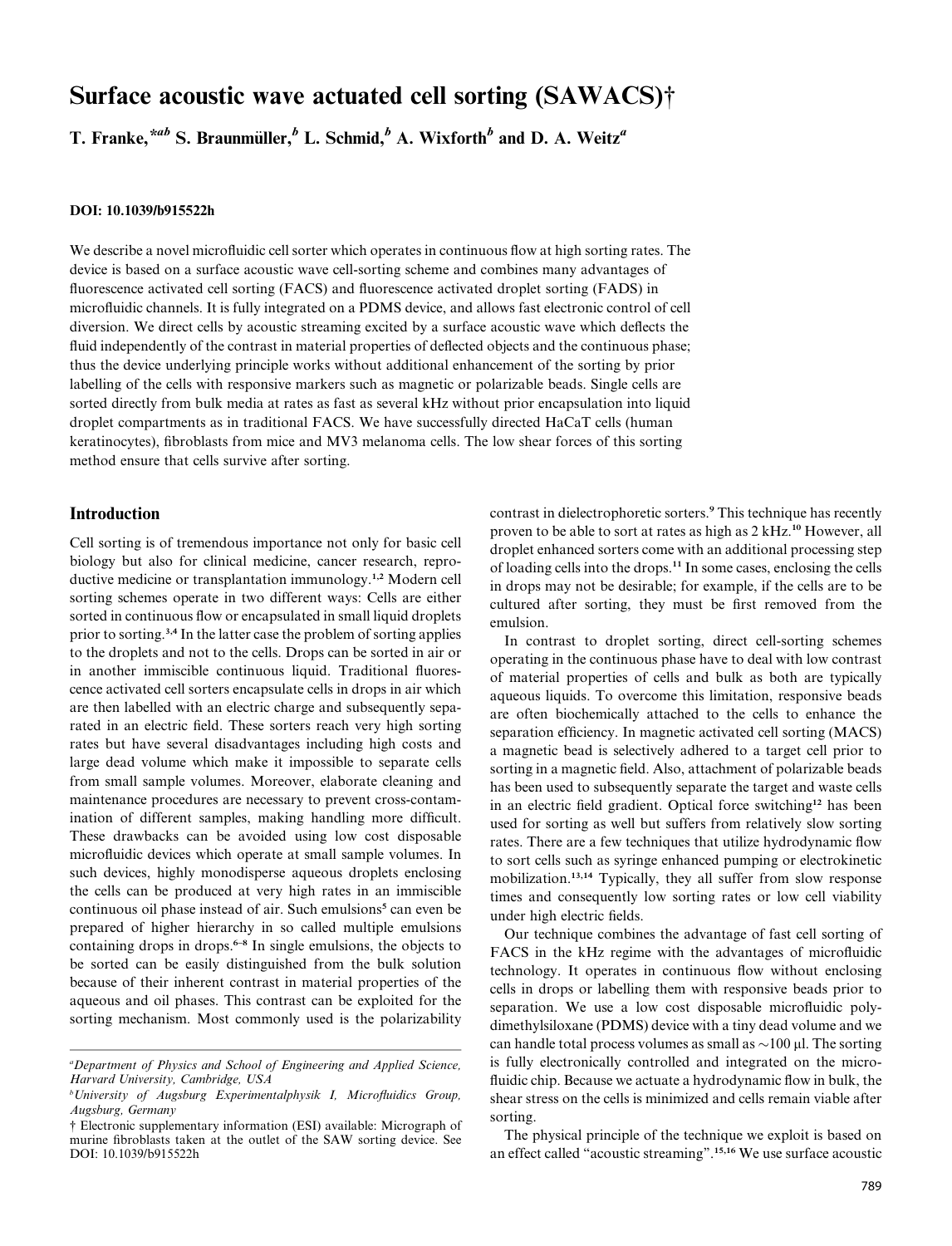waves (SAW) to drive microflows in the PDMS channels. As long as the SAW propagates on the surface of the substrate it is barely damped. However, when the substrate is covered with water the wave irradiates energy into the liquid which gives rise to internal streaming of the fluid. The effect has been utilized to actuate drops on open surfaces<sup>17</sup> and in closed channels<sup>18</sup> and to enhance mixing. 19,20 This streaming effect differs significantly from another commonly used technique which employs standing surface acoustic waves<sup>21</sup> (SSAW) which can be used to align and wash particles.<sup>22-24</sup> However, the underlying physical principle is completely different: In SSAW, a stationary standing wave is built up and objects are driven to positions of larger or smaller wave amplitude according to their compressibility contrast with respect to the suspending medium. <sup>25</sup> This force is often termed as acoustic radiation force and is induced by an ultrasonic standing wave field.<sup>26-28</sup> Acoustic radiation force acting on an interface between two liquids with different densities can also be used to actuate the heterogeneous fluid itself. <sup>28</sup> By contrast, in our device we actuate the homogeneous continuous fluid including the objects and no contrast in compressibility, dielectric constant or density is required. 18

## Experimental setup

## SAW – PDMS hybrid device

The hybrid sorting device we present in this article directs cells by acoustic streaming induced by a surface acoustic wave on a piezoelectric substrate. We excite the surface acoustic wave by an interdigitated transducer (IDT). The IDT consists of two gold electrodes deposited onto the piezoelectric substrate, each with a comb-like interdigitated-finger structure. The operating frequency of the IDT is determined by the ratio of the sound velocity in the substrate to twice the finger spacing. The IDT has a tapered shape with a decreasing finger repeat distance varying from 23 to 28  $\mu$ m. This provides a particularly narrow wave path width for the sound wave propagating on the substrate because the finger spacing only obeys the resonance condition at one position. The frequency was varied between 140 MHz and 150 MHz, which corresponds to a finger spacing of 25.4  $\mu$ m to 27.3 µm. The gold electrodes are produced by vapour deposition and standard lithography. The anisotropic piezoelectric substrate is a Y-cut  $LiNbO<sub>3</sub>$  with the crystal axis rotated around the X-axis by 128 (128 Y-Cut). The fingers of the IDT are carefully aligned perpendicular to the X-axis and the alternating RF frequency therefore excites a Rayleigh wave propagating in the direction of the X-axis. To apply the high frequency voltage we use a GHz-signal generator (Wavetek, Model 3010) and subsequently amplify the signal to a power of  $\sim$ 30 dBm. To assemble the microfluidic hybrid device, both the PDMS mould and the piezo-substrate were treated in ozone plasma and carefully assembled on top of each other under a microscope. The enclosed PDMS channel with a height of 50  $\mu$ m and three inlets is fabricated using soft lithography. The fluid in the main channel, which contains the cells, is hydro-dynamically focussed by the fluid from the two side inlets to align the cells horizontally, and cells are subsequently sorted in one of the two outlet channels. The IDT is positioned directly beside the channel and cells flow into the collect or waste channel depending on the actuation state



Fig. 1 Schematic illustrations and corresponding phase contrast micrographs of the surface-acoustic-wave-actuated PDMS hybrid chip for cell sorting (top views): The main channel is hydrodynamically focused by adjusting the flows through two side channels. Without applying a surface acoustic wave the jet of the main channel moves into the left outlet channel due to its lower hydrodynamic resistance. Schematic illustration and phase contrast micrograph (OFF, left). When switching on the SAW, acoustic streaming is induced and deflects the focussing stream into the right channel outlet (ON, right). Because cells are only in the focused region of the flow they can be directed into the designated channel. The dark blue and the light grey region in the schematic illustration and the micrograph respectively are the areas of contact of PDMS mould and piezo-substrate.

of the IDT as shown in Fig. 1. The bonded PDMS–SAW hybrid device is mounted on the stage of an inverted fluorescence microscope and imaged by a fast camera (Photron, Fastcam 1024 PCI).

#### Cell sample preparation

We demonstrate the usefulness of the device for cell sorting with three different cell types: HaCaT cells (humane keratinocytes, Biochrom AG, Berlin), murine fibroblasts L929 cells (obtained from S. Thalhammer, Munich) and MV3 melanoma cells (obtained from S. Schneider, Münster). The HaCaT cells and the murine fibroblasts were maintained in RPMI medium (Biochrom AG), the MV3-cells in MEM medium (PAA). All media were supplemented with 10% fetal bovine serum (PAA) and 1% streptavidin/penicillin. Confluent cells were harvested with Trypsin/EDTA. For sorting experiments, cells were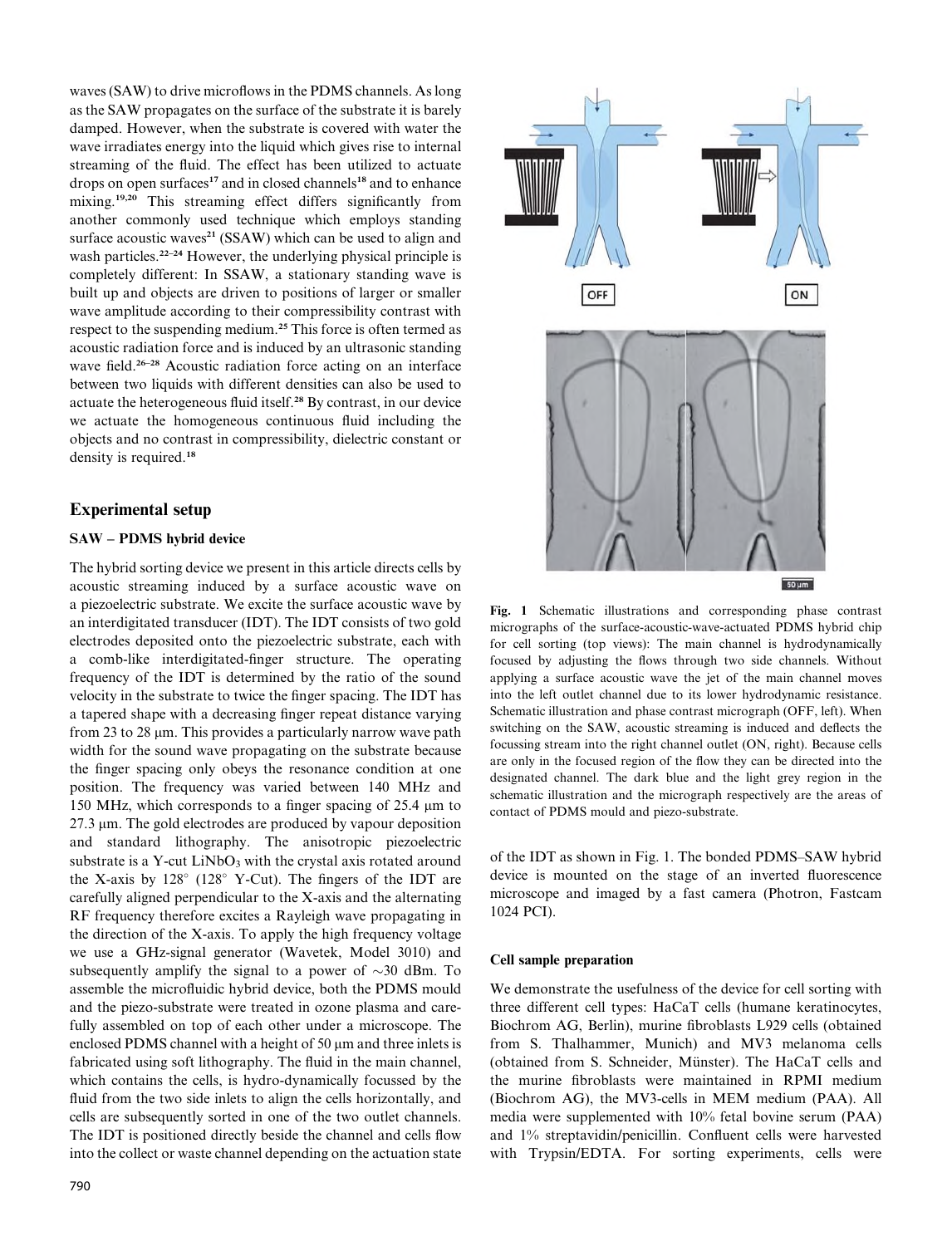resuspended in a 0.85% (w/v) NaCl solution, buffered with Hepes (30 mM) containing  $1\%$  (w/v) BSA and  $14\%$  OptiPrep (Sigma-Aldrich) density gradient medium to increase buoyancy for density matching. The sheath buffer was PBS (pH 7.4) only.

#### Operating principle

The SAW deflects the flow only in a small region between  $y_{ON}$ and  $y_{OFF}$  as highlighted in blue in Fig. 2. The action of the surface acoustic wave input on the acoustic streaming is instantaneous on a ms-time scale, but because the blue region of SAW coupling and the sorting junction at the origin of the x–y coordinate system in Fig. 2 do not coincide its effect on sorting is delayed by the time that it takes for the deflected fluid flow to reach the sorting junction.

To illustrate the sorting principle and correlate the input signal (power on/off) of the SAW to the output signal, which is the deflection of the focussed jet, we consider a square wave input as shown in Fig. 2. The period T of the square wave is given by the square wave modulation frequency  $f_{IDT}$  of the interdigital transducer  $T = 1/f_{\text{IDT}}$  and determines the sorting rate. In the experiment we have varied this frequency f<sub>IDT</sub> between 100 Hz and 2 kHz.

Such a signal causes a x-deflection at position  $y = 0$  as shown in the right schematic plot: the onset of SAW pulse is at time  $t = 0$ , and has no immediate x-deflection,  $x = x_{min}$  (jet flows in left outlet channel). Instead, the action of the SAW causes deflection at this position only after a delay of  $t_{delay} = y_{off}/v_{flow}$ , with flow velocity  $v_{flow}$ , because the diversion in the flow has to travel downstream. This is followed by a linear increase in deflection up to the maximum at  $t = y_{on}/v_{flow}$ . At that time a particle with initial position  $y = y_{on}$  at  $t = 0$  passes the branch at  $y = 0$ . This maximal deflection  $x = x_{max}$  lasts until the SAW power is switched off again at  $t = T/2$ , whereupon the flow follows the reverse characteristics of the deflection profile. The maximum and minimum deflections can be controlled by the flow of side channels and the SAW power, while the flow velocity  $v_{flow}$  can be adjusted by the inlet flow rates.



Fig. 2 Micrograph of a deflected hydrodynamically focussed jet (left image) and schematic of the time dependence of jet deflection in the microchannel caused by switching a square wave "ON" and "OFF" (right image). The blue square wave is the input signal (square wave modulation of SAW) and the green line corresponds to the output signal (fluid jet deflection). The origin of the x–y coordinate is set to be at the branch of the waste and collect channels. The y-direction is the flow direction of the liquid flow and the x-direction is the direction of deflection due to an applied SAW. Shaded in blue is the region where the SAW is acting on the jet (left image).

## Results

Periodically alternating the amplitude of the surface acoustic wave causes the focussed jet to deflect with the same frequency as the modulation frequency of the exciting SAW. A cell moving from the main channel is aligned within this jet and follows the flow downstream as shown in Fig. 3. We carefully adjust the position of the jet prior to the sorting experiment by controlling the pressure of the sheath flows with the SAW off. This procedure is critical to the sorting ratio of cells in the left and right channel for periodically oscillating excitation. For instance, if one intends a 1 : 1 sorting in both outlets, necessarily  $x_{\min} = -x_{\max}$  (see also Fig. 2).

We evaluate the sorting efficiency by the number of cells sorted into the collect and waste channel respectively. We apply a periodically oscillating square wave signal depending on time to the IDT and vary its frequency  $f_{IDT}$  from 100 Hz to 2 kHz. Here, one would expect cells to be periodically sorted into the collect channel when the SAW is switched on and into the waste channel when the SAW is switched off. We characterize the time dependence by the phase angle. The phase angle is the time since the last switch off of the SAW divided by the period T. For each frequency we count the number of cells falling into one of the channels as a function of the corresponding phase angle  $\varphi$ . We find experimentally that for one phase angle interval all cells are directed in the collect channel while for another interval all cells enter the waste channel without exception (100% sorting efficiency). We denote the length of these intervals by  $\varphi_{\text{collect}}$  and  $\varphi_{\text{waste}}$ , respectively. In between  $\varphi_{\text{collect}}$  and  $\varphi_{\text{waste}}$  are intervals where cells enter both the collect and waste channel at the same phase angle. We define these transient intervals where sorting is ambiguous by  $\varphi_{ON-OFF}$  and  $\varphi_{OFF-ON}$ . We have found that the length of these transient intervals increases with sorting frequency while the lengths of  $\varphi_{\text{collect}}$  and  $\varphi_{\text{waste}}$  decrease. At a critical sorting frequency the transient intervals expand over the complete phase angle range (sorting efficiency <100%). A typical experiment at 1 kHz oscillation frequency is shown in Fig. 4 together with a complete list summarising all the experiments with different cell types and frequencies. Hence, an integrated cell sorter with an automated detector should be operated below the critical frequency. The width of the transient intervals also yields an estimation of the critical sorting frequency: The width of the transient interval in Fig. 4 is  $\sim$ 3/12f thus we estimate a critical frequency of 4 kHz. At this frequency the transient interval is expected to expand over all phase angles. We have achieved a sorting rate of 2 kHz experimentally with 100% efficiency.

We demonstrate the inherent gentleness of our method with a cell viability test. From a stock solution of the fluorophore Calcein AM in dimethyl sulfoxide (DMSO, 5 mg/ml) we added 2 µl to 1 ml cell suspension. Calcein AM is retained in cells that have intact membranes and gives rise to a fluorescent signal; however, it does not label dead cells, and is rapidly lost under conditions that cause cell lysis. 29,30 This property allows us to evaluate the viability of cells which have passed through the SAW sorting device (see ESI†). Among the cells which have passed the sorting device we detect 93% viable cells as compared to 97% viability of reference sample of murine fibroblasts which have not passed through the device. For the HaCat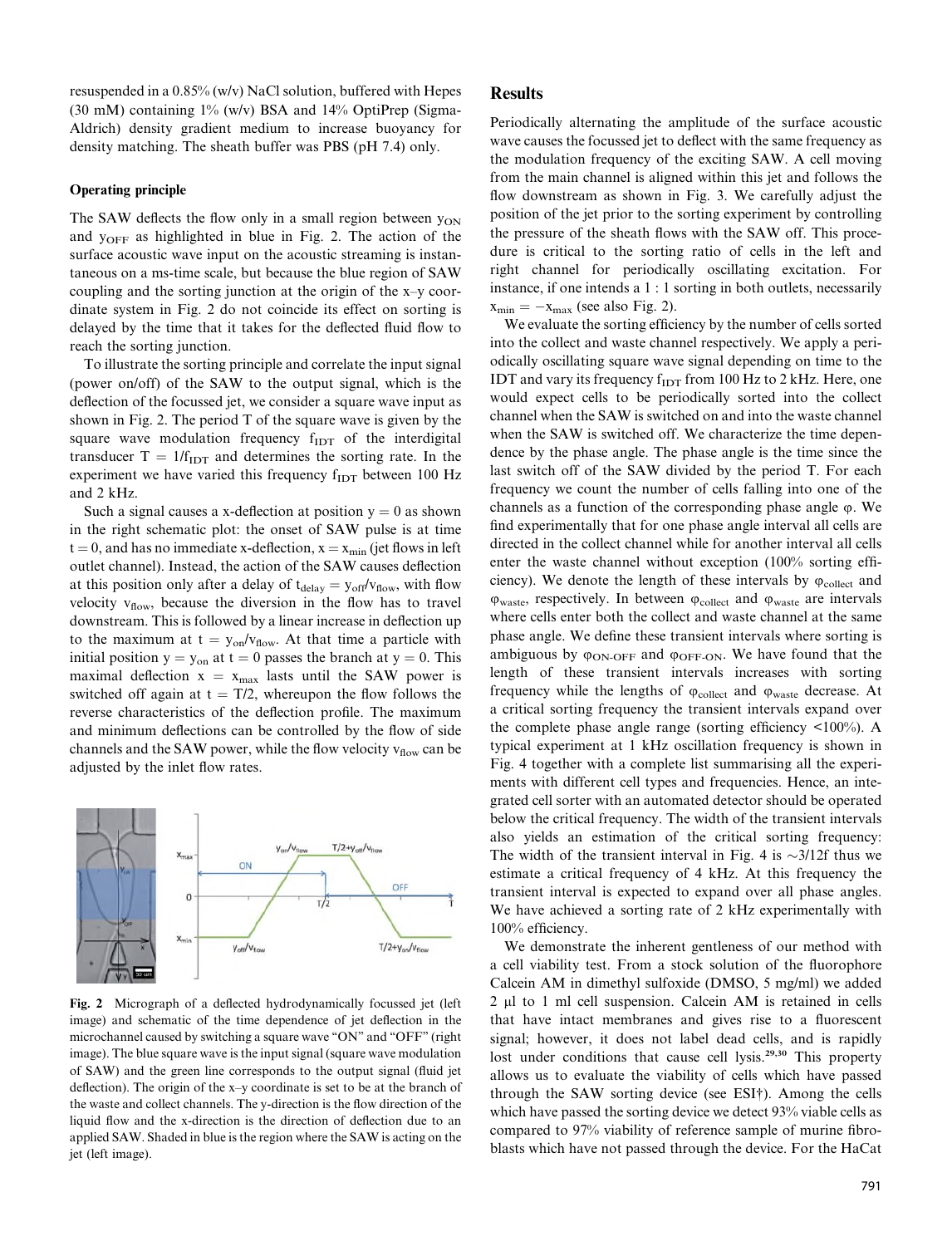

Fig. 3 Cell sorting in two outlets upon application of a periodically oscillating SAW amplitude. (Upper row) A cell entering the sorting region moves through the left channel if the SAW is switched off (default channel). (Middle row) After application of an electrical voltage to the IDT the excited SAW bends the jet and diverts the cells into the right collect channel. The micrographs are taken at time intervals of 2 ms. (Lower row) Micrograph of MV3 cells sorted at 1 kHz. Cells entering the flow focussed area of the device from the top, in very close proximity, with three cells in contact. However, they get separated as the flow field of the hydrodynamic cell focussed region is accelerated, and successively move through different outlet channels. The distance attained between the cells is sufficient to alternately sort them at high frequency into the right and left outlet.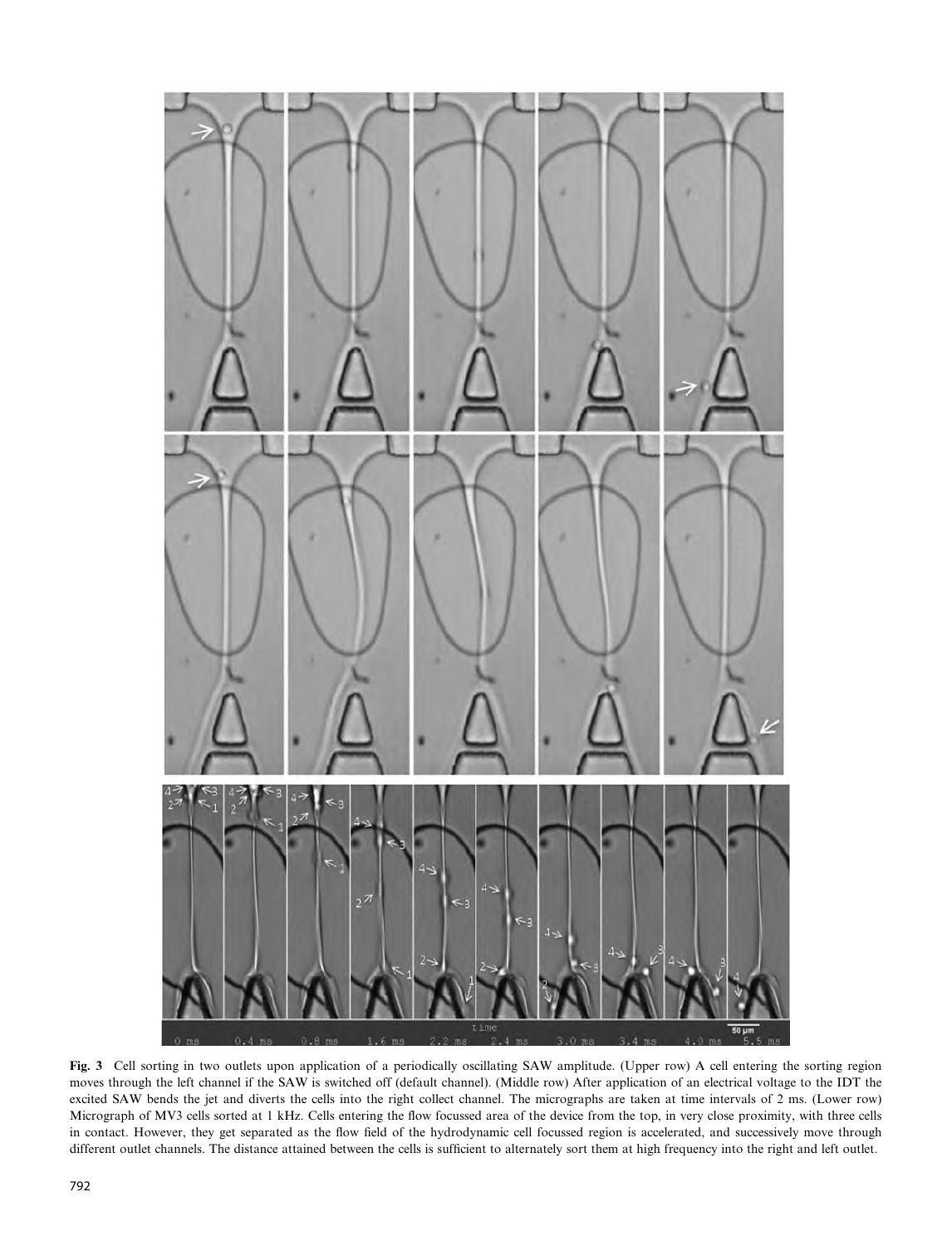

1000 Hz  $(0.50)$ 78 % 81 % 149  $(0.50)$  $\rightarrow$  $\rightarrow$ 315 2000 Hz  $(0.60)$  $(0.40)$ 76 % 69 % --Ξ. Mouse Fibroblast cells (33 dBm) 2000 Hz 100 % 100 % 179 0.28 0.56 0.04  $0.12$ 79 % 4000 Hz  $(0.60)$  $(0.40)$ 64 % 87 HaCat cells (28 dBm) 1000 Hz 0.08 0.17 0.33  $0.42$ 100 % 100 % 136 2000 Hz  $(0.33)$ 76 % 57 % 208  $(0.67)$ 

Fig. 4 (Upper histogram) Sorting efficiency of the acoustic sorter operating at 2 kHz sorting frequency (2 times oscillation frequency) is shown in a cell count histogram. Counts were summarized over a small interval  $(1/12f<sub>IDT</sub>)$  and displayed by bars. Cells deflected in the collect channel (green) and the default channel (red, waste) when the SAW is applied are shown. Note that for phases within the intervals denoted as  $\varphi_{\text{collect}}$  and  $\varphi_{\text{waste}}$  all collected cells enter the respective channel without exception (100% efficiency). Only at the small transient regions close to  $\varphi = 0$  and  $\varphi = 0.65$  do we find cells within both channels. The width of the intervals  $\varphi_{\text{collect}}$  and  $\varphi_{\text{waste}}$  differ because the cell-transporting jet is not optimally adjusted for  $x_{\text{min}} = -x_{\text{max}}$  (see also discussion Fig. 3). (Lower table) Sorting efficiency dependence on sorting rate for different cell types. For lower frequencies sorting efficiency was 100% and all cells within the respective phase interval  $\varphi_{\text{collect}}$  and  $\varphi_{\text{waste}}$  were collected in the waste or collect channel. At high frequencies sorting was imperfect (lower than 100%) and no intervals  $\phi_{\rm collect}$  and  $\phi_{\rm waste}$  for perfect sorting could be defined. Here, we divide the phase range into only two intervals  $\phi_{\rm collect}$ and  $\varphi_{\text{waste}}$  and neglect the transient intervals  $\varphi_{\text{ON-OFF}}$  and  $\varphi_{\text{OFF-ON}}$  (values are in brackets in the table). We define the collect and waste efficiency by the ratio of correctly sorted cells to the total number of cells falling into the corresponding interval. The highest 100%-efficient sorting rate was found for fibroblasts to be 2 kHz.

cells 94% of the cells passing the sorter were viable as compared to a control reference of 97% viability. This confirms the low shear forces on the cells due to the flow induced by the SAW device.

## **Conclusion**

In summary, we demonstrate a novel sorting scheme operating at high sorting rates of several kHz and demonstrate sorting of diverse types of cells including HaCaT cells, fibroblasts from mouse and MV3 melanoma cells. The gentleness of our method is proven with a cell viability test. Due to the low

dead volume, as little as 100 µl cell suspension is sufficient. Our SAW hybrid device is particularly useful when only small sample volumes are available and when a high viability of sorted cells is desired. Furthermore, because the sorting operates in continuous flow, subsequent culturing of cells can be easily accomplished. The sorting scheme is fully assembled on a microfluidic chip and can be simply integrated into a more complex chip design, such as with repeated sorting steps or other functional modules. Its low cost and disposability makes it an ideal tool for analysis in research as well as diagnostics.